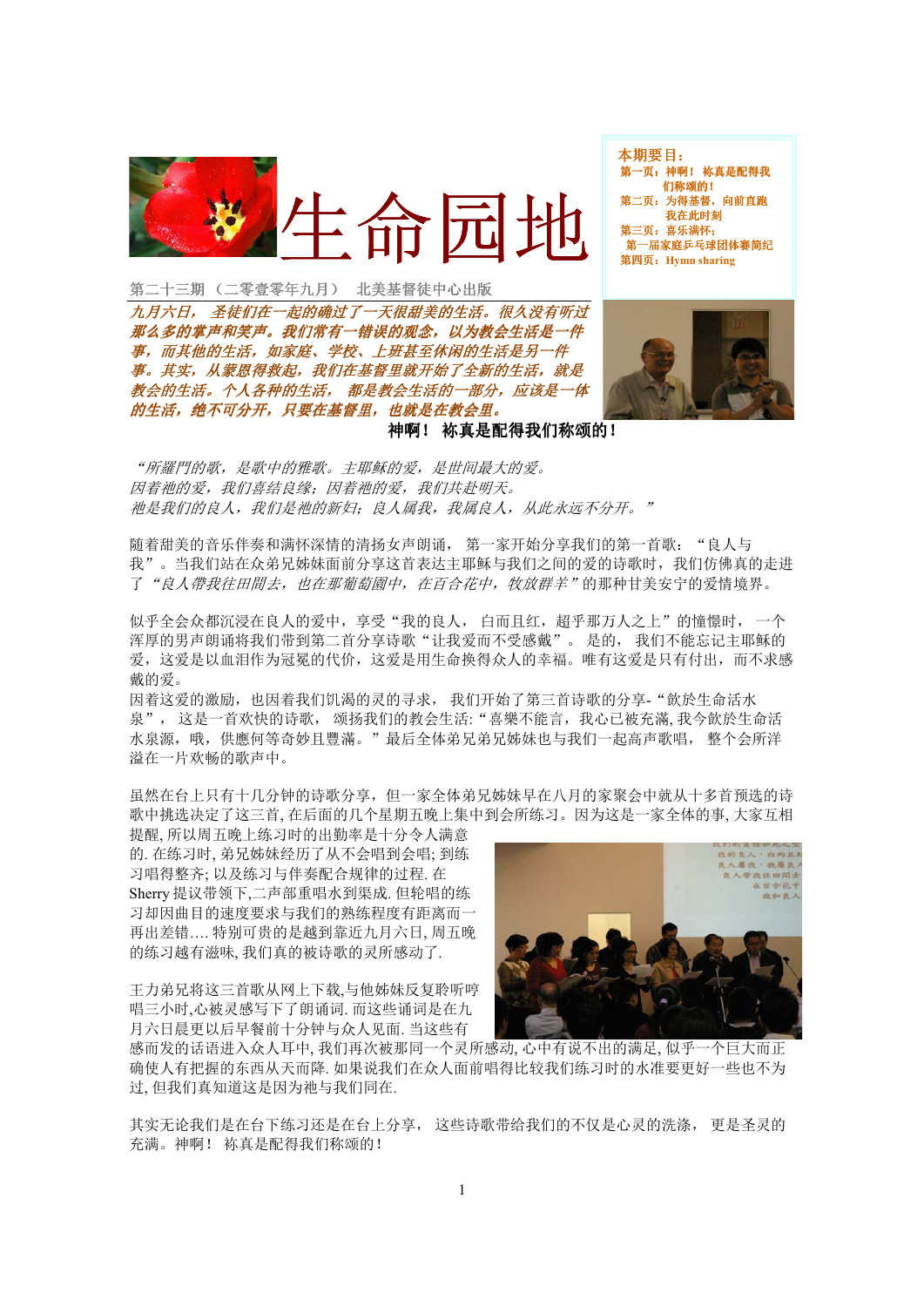## 为得基督,向前直跑



"每个人爱它, 家就有幸福"。九月六日劳工节, 蒙恩的圣徒们在会 所欢聚一堂, 以家为单位用诗歌向主表达我们的喜乐、感激和深爱! 感谢主, 祝福如雨下, 虽然外面雨一直下个不停, 众圣徒心中的喜悦 却丝毫不减, 幼至稚童、长至皓首全神贯注投身其中, 满有主同在的 喜乐和享受…

"向前直跑, 向前直跑, 标竿是万有主!"歌声悠扬, 人心激昂, 这是第二家弟兄姊妹的心声。虽然我们蒙恩后,有时会有忧闷,有时 会有烦躁, 但神用笑脸帮助我们。"应当仰望神, 因祂用笑脸帮助 我。"(诗42:5) 这不是一句口号,而是神的话,也是我们信心

"我要时时称颂耶和华, 赞美祂的话必常在我的口中。 的保证。 我的心必因耶和华夸耀,谦卑人听见,就要喜乐。" (诗 42.  $1 - 2$ )

"向前直跑, 向前直跑, 为得奖赏, 别无旁顾, 一直跑向基 督。"学习司琴的年轻弟兄姊妹们经过反复苦练,钢琴伴着口 琴、小提琴奏出了美妙的音乐; 少年、儿童们也操起各种打击乐 加入阵列, 鼓声咚咚, 气氛浓浓。

"向前直跑,向前直跑,忘记背后,向着前头基督直跑, 向前永 不回头!"赞美主,这实在是我们每一位天路客所应有的光景。 感谢主, 不仅拯救我们出黑暗人奇妙光明, 还赐给我们满有荣光

的大喜乐;不仅赏给我们各样属灵的福气,还时时用笑脸看顾帮助我们。"祂用笑脸帮助我们, 是我的力量是 我的神。"



恩、赞美、敬拜我们的主。这其实对我们是一个操练,因为我 们将来在永世里每天都要过这样的生活,过灵里的生活。当我 们有时候不知道如何表达我们的心意的时候,唱诗歌就是我们 最好的表达, 它不仅能诉说我们的心声, 更能拔高我们的灵。 主啊, 我们实在心里渴慕你, 愿意天天被你自己充满。

## 喜乐满怀

九月六日的劳工节对第四家来说是充满喜乐的一天。 在上午的歌唱活动中,我们向主献上了《奇妙的双手》、《您的圣所何其可爱》和《一生一





"我在此时刻, 要欢唱诗歌, 向主唱一首爱的诗歌。我在此 时刻, 要高举双手, 向我的主高举双手…. ", 这首是第三家 的弟兄姊妹在九月劳工节分享的诗歌。虽然我们一共只有两次 配合的練習, 但每一次唱诗的时候, 都让我们的心有感动。我 们随着钢琴和小提琴悠扬的曲调轻轻哼唱, 我们的双手在我们 的心里高举,我们的眼泪从我们的眼角流淌…. 主,我们爱 你, 在此时刻, 我们要向你唱这首爱的诗歌。

这次劳工 节, 每家洗 择用不同的 诗歌来感

 $\overline{2}$ 



世》三首歌曲,以表达我们对主的赞美和歌颂。《奇妙的双手》是一首简单、轻快但充满感恩的歌 曲。第四家大部分弟兄姊妹均是蒙恩不久的基督徒,是 主耶穌基督奇妙的双手, 使我们这些瞎眼的得以重见光 明, 是他奇妙的恩典让我们又得着美好的新生命。在练 唱这一首歌时,我们在讨论如何才能最好地把对主的爱 表达出来。我们没有什么专长的乐器,也没有什么美妙 的歌喉和专业的技巧,但我们有的却是爱主的心,还有 就是我们的双手,以及与我们心连心的众弟兄姊妹。于 是那天当我们与全体弟兄姊妹一起拍着手、挥着臂, 高

## 我在此时刻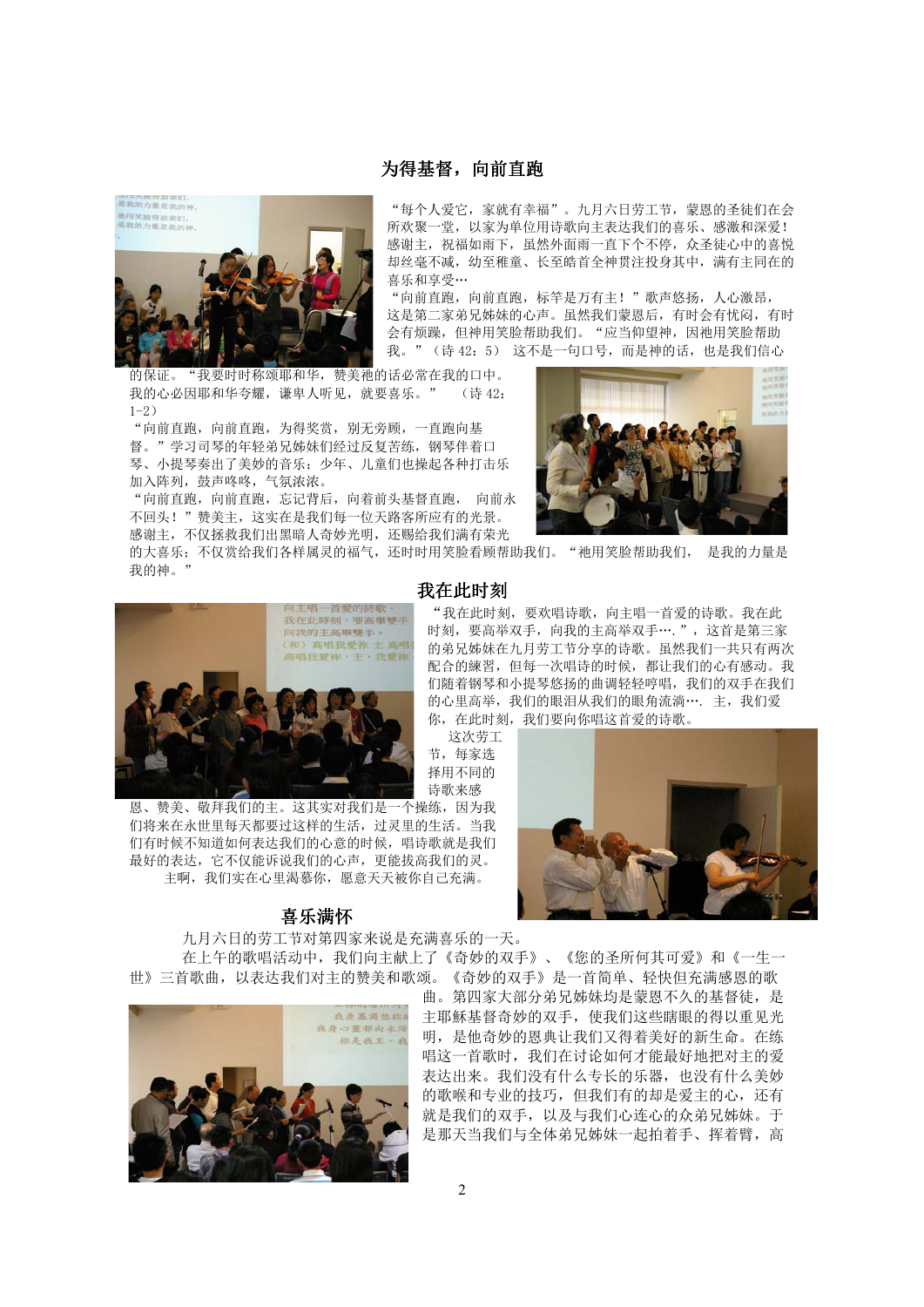唱: "我永远歌颂,我永远赞美,你那奇妙的双手"时,感人的歌声直达运霄,陶醉着每一颗爱主的 心。

主, 您的居所何其可爱!》表达了我们蒙恩得救后, 得以住在永 活神殿中的感激之情。领唱的 Paulina 姊妹虽然是第一次学唱这首歌, 但信主多年的经历, 使她在唱之时, 融进了自己的心声, 仿佛是在诉说 自己的故事, 用身心灵向我们的神欢呼, 您是我的王, 我的神。《一生 一世》这首歌则表达了我们跟随主的决心。在练唱时大家都非常的踊 跃,希望有机会在最后的一首歌中参与,表达对对主的赞美。Maggie 姊妹说, 这首歌非常能表达她的心声, Kelly 姊妹和 Abel 弟兄也说非



常的喜欢这首歌。于是他们三人就成为了这首歌的领唱。朴实、真情的歌唱,表达了第四家的弟兄姊 妹对主的衷心赞美,以及一生一世寻求主、追随主的决心。蒙恩得救的喜乐溢满每一个人的心怀。



## 第一届家庭乒乓球团体赛简纪

第一届家庭乒乓球团体赛于9月6日如期举行,吸引了广大圣徒的眼球。平日大家严肃有余,今日是 彻底的放松, 热闹的场面甚至到了有点过分的地步。蒙神的喜悦和指引, 整个活动安排还算是井然有 序。

本届比赛以家为单位,每家有5个弟兄2个姊妹上场参加男单、女单、男双和混双共5盘比赛。紧张 激烈的小组赛观者如堵,而且全部都是打满5盘才决出胜负。谢弟兄特意在小组比赛结束以后安排一 场重量级的友情表演赛,由教会元老张伯琦弟兄对楊方舜端老姊妹,看他们年过8旬身手依然如此矫 健, 感叹之余, 心中油然而生的是对神的感谢和赞美!

比赛的优胜之争在第一家和第三家之间展开, 第一家是在淘汰了强劲的青年军之后闯入决赛的。第一 家先取一分之后, 第三家在拥泵的支持下开始反击, 连取三盘获得了第一届家庭乒乓球团体赛优胜。